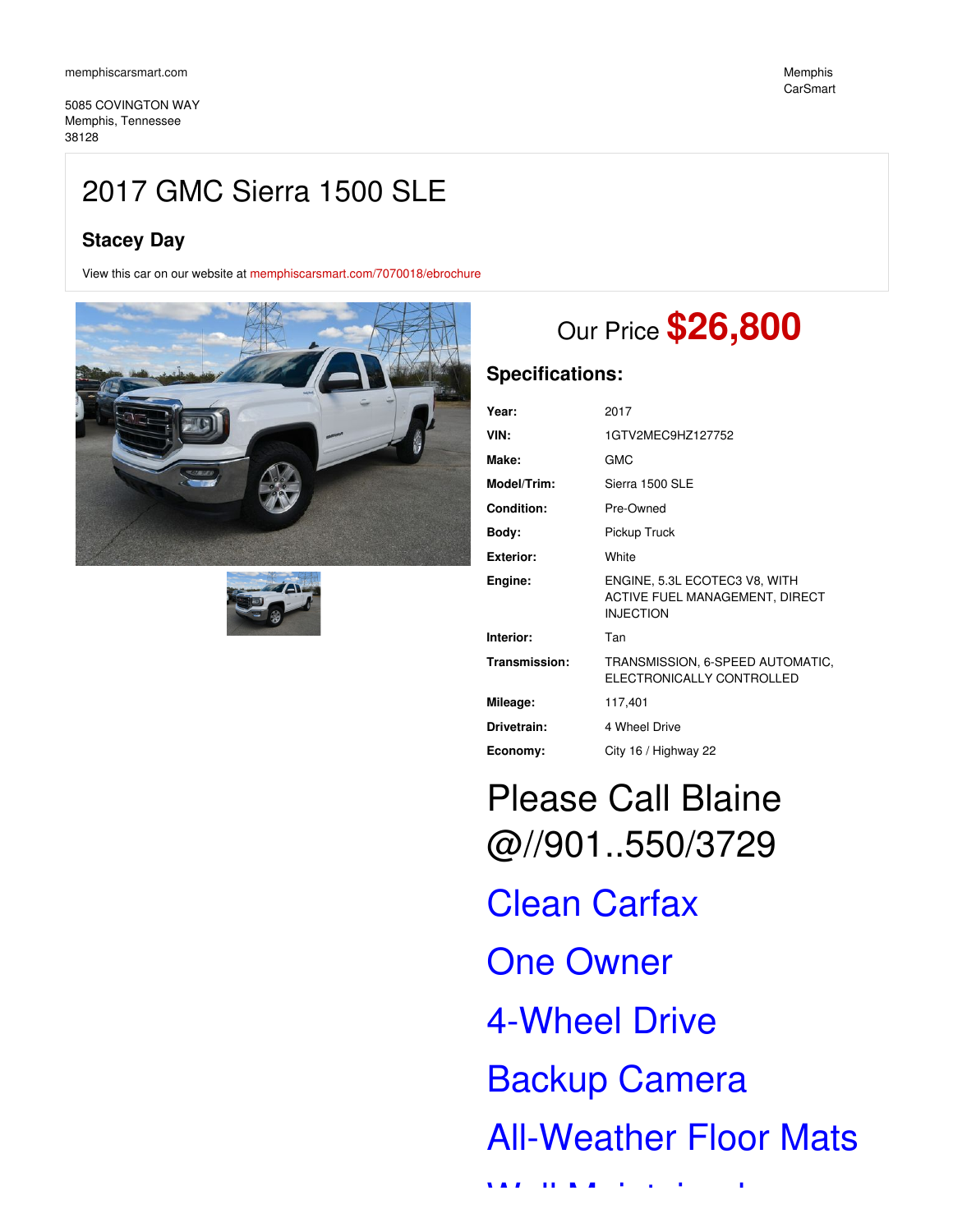Well Maintained Good Tires \*MORE PICTURES COMING SOON\* This 2017 GMC Sierra 1500 SLE is in excellent condition. It comes from a non smoking owner and has been well maintained.

This vehicle features an

interior that has been

professionally detailed.

2017 GMC Sierra 1500 SLE Memphis CarSmart - - View this car on our website at [memphiscarsmart.com/7070018/ebrochure](https://memphiscarsmart.com/vehicle/7070018/2017-gmc-sierra-1500-sle-memphis-tennessee-38128/7070018/ebrochure)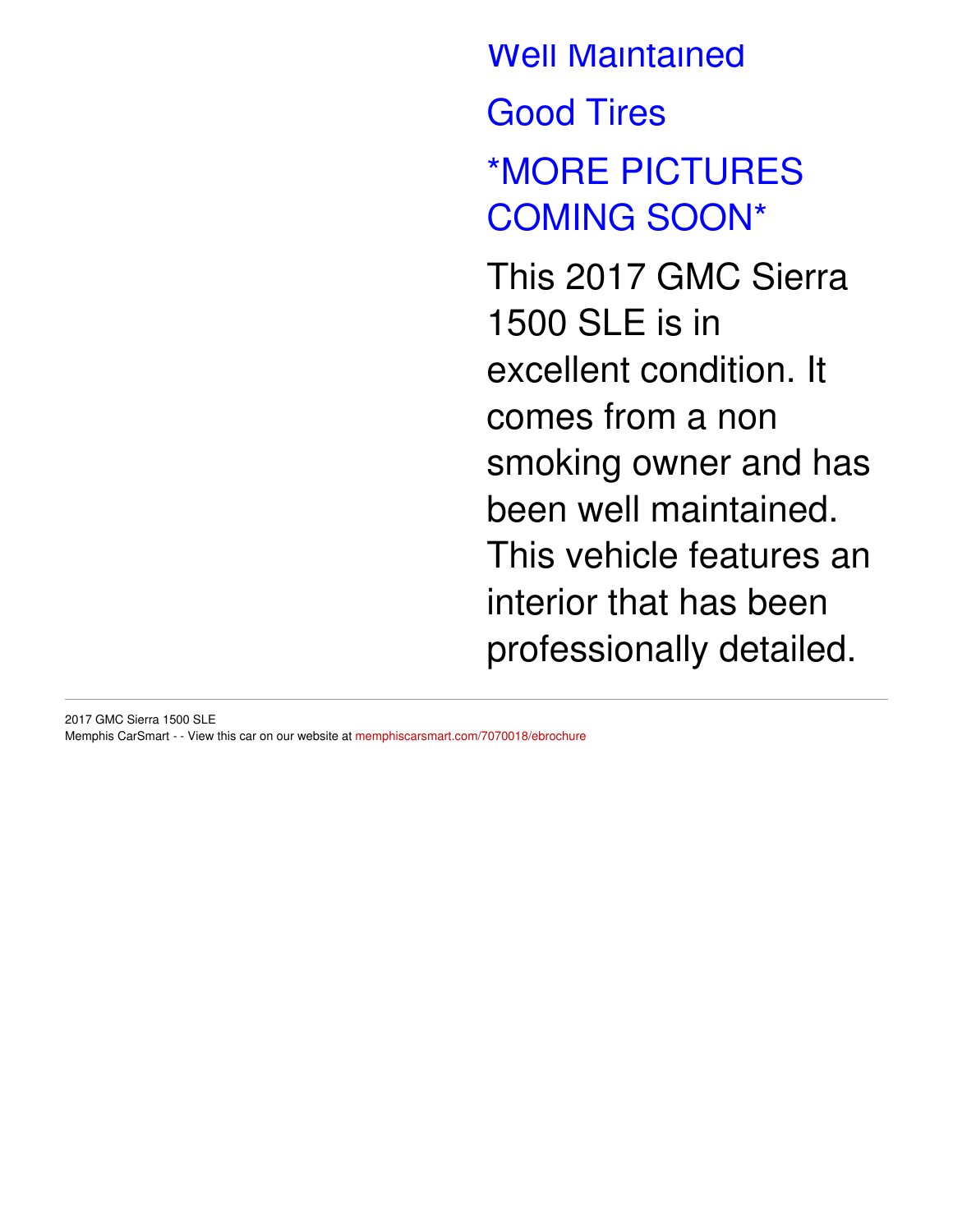

#### 2017 GMC Sierra 1500 SLE

Memphis CarSmart - - View this car on our website at [memphiscarsmart.com/7070018/ebrochure](https://memphiscarsmart.com/vehicle/7070018/2017-gmc-sierra-1500-sle-memphis-tennessee-38128/7070018/ebrochure)

# **Installed Options**

#### **Interior**

- Air conditioning, single-zone- Assist handle, front passenger on A-pillar
- Cruise control, steering wheel-mounted- Door locks, powe
- Driver Information Center, 4.2-inch diagonal color display includes driver personalization, warning messages and vehicle information
- Floor covering, color-keyed carpeting
- Floor mats, rubberized-vinyl front (Not available with (BG9) graphite-colored rubberizedvinyl floor covering.)
- Floor mats, rubberized-vinyl rear for Crew Cab and Double Cab models only (Not available with (BG9) graphite-colored rubberized-vinyl floor covering.)
- Instrumentation, 6-gauge cluster featuring speedometer, fuel level, engine temperature, tachometer, voltage and oil pressure
- OnStar 4G LTE and built-in Wi-Fi hotspot connects to the Internet at 4G LTE speeds; includes OnStar Data Trial for 3 months or 3GB (whichever comes first) (Visit www.onstar.com for coverage map, details and system limitations. Services vary by model. OnStar acts as a link to existing emergency service providers. Not all vehicles may transmit all crash data. Available Wi-Fi requires compatible mobile device, active OnStar service and data plan. Data plans provided by AT&T.)
- OnStar Guidance Plan for 3 months, including Automatic Crash Response, Stolen Vehicle Assistance, Roadside Assistance, Turn-by-Turn Navigation, Advanced Diagnostics and more (trial excludes Hands-Free Calling) for 6 months, including Automatic Crash Response, Stolen Vehicle Assistance, Roadside Assistance, Turn-by-Turn Navigation, Advanced Diagnostics and more (trial excludes Hands-Free Calling) (Fleet orders receive a 6-month trial. Visit www.onstar.com for coverage map, details and system limitations. Services vary by model. OnStar acts as a link to existing emergency service providers. Not all vehicles may transmit all crash data.) (Retail orders receive a 3-month trial. Visit www.onstar.com for coverage map, details and system limitations. Services vary by model. OnStar acts as a link to existing emergency service providers. Not all vehicles may transmit all crash data.)
- Remote Keyless Entry (Includes (A91) remote locking tailgate.)
- Seat, rear 60/40 folding bench (folds up), 3-passenger (includes child seat top tether anchor) (Requires Crew Cab or Double Cab model.)
- Seats, front 40/20/40 split-bench, 3-passenger. Includes driver and front passenger recline with outboard head restraints and center fold-down armrest with storage. Includes manually adiustable driver lumbar. lockable storage compartment in seat cushion, and storage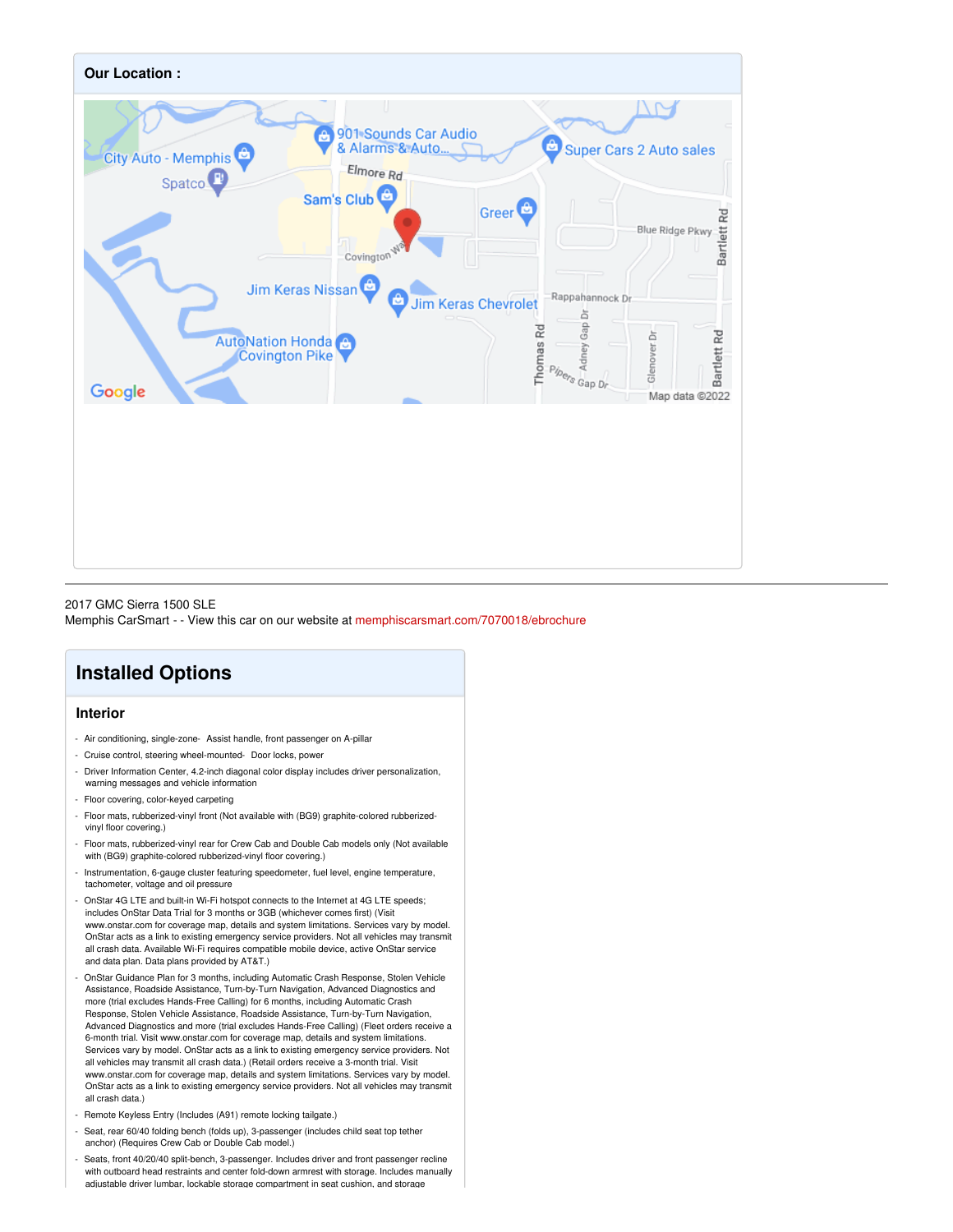#### pockets

- Steering column, manual Tilt-Wheel

- Steering wheel, leather-wrapped with audio and cruise controls
- Visors, driver and front passenger illuminated vanity mirrors
- Windows, power with driver express up and down and express down on all other windows

adjustable driver lumbar, lockable storage compartment in seat cushion, and storage

#### **Exterior**

- Active aero shutters, front- Bumper, front chrome lower
- Bumper, rear chrome with rear bumper corner steps CornerStep, rear bumper
- Door handles, body-color- Glass, deep-tinted- Grille surround, chrome
- Headlamps, high intensity discharge (HID) projector-beam with LED signature
- LED Lighting, cargo box with switch on center switch bank
- Lamps, cargo area, cab mounted with switch on center switch bank
- Mirror caps, body-color (Deleted when (DPN) power camper mirrors are ordered.)
- Mirrors, outside heated power-adjustable (includes driver's side spotter mirror) (Body Color.)
- Moldings, bodyside, body color
- Remote Locking Tailgate (Included and only available with (AQQ) Remote Keyless Entry.)
- Tailgate and bed rail protection caps, top Tailgate, EZ-Lift and Lower
- Tire carrier lock keyed cylinder lock that utilizes same key as ignition and door
- Tire, spare P255/70R17 all-season, blackwall (Included and only available with (RBZ) P255/70R17 all-season, blackwall tires.)
- Tires, P255/70R17 all-season, blackwall
- Wheelhouse liners, rear (Requires Crew Cab or Double Cab model.)
- Wheels, 17" x 8" (43.2 cm x 20.3 cm) premium painted aluminum, bright machined

#### **Safety**

- Air conditioning, single-zone- Assist handle, front passenger on A-pillar
- Cruise control, steering wheel-mounted- Door locks, power
- Driver Information Center, 4.2-inch diagonal color display includes driver personalization, warning messages and vehicle information
- Floor covering, color-keyed carpeting
- Floor mats, rubberized-vinyl front (Not available with (BG9) graphite-colored rubberizedvinyl floor covering.)
- Floor mats, rubberized-vinyl rear for Crew Cab and Double Cab models only (Not available with (BG9) graphite-colored rubberized-vinyl floor covering.)
- Instrumentation, 6-gauge cluster featuring speedometer, fuel level, engine temperature, tachometer, voltage and oil pressure
- OnStar 4G LTE and built-in Wi-Fi hotspot connects to the Internet at 4G LTE speeds; includes OnStar Data Trial for 3 months or 3GB (whichever comes first) (Visit www.onstar.com for coverage map, details and system limitations. Services vary by model. OnStar acts as a link to existing emergency service providers. Not all vehicles may transmit all crash data. Available Wi-Fi requires compatible mobile device, active OnStar service and data plan. Data plans provided by AT&T.)
- OnStar Guidance Plan for 3 months, including Automatic Crash Response, Stolen Vehicle Assistance, Roadside Assistance, Turn-by-Turn Navigation, Advanced Diagnostics and more (trial excludes Hands-Free Calling) for 6 months, including Automatic Crash Response, Stolen Vehicle Assistance, Roadside Assistance, Turn-by-Turn Navigation, Advanced Diagnostics and more (trial excludes Hands-Free Calling) (Fleet orders receive a 6-month trial. Visit www.onstar.com for coverage map, details and system limitations. Services vary by model. OnStar acts as a link to existing emergency service providers. Not all vehicles may transmit all crash data.) (Retail orders receive a 3-month trial. Visit www.onstar.com for coverage map, details and system limitations. Services vary by model. OnStar acts as a link to existing emergency service providers. Not all vehicles may transmit all crash data.)
- Remote Keyless Entry (Includes (A91) remote locking tailgate.)
- Seat, rear 60/40 folding bench (folds up), 3-passenger (includes child seat top tether anchor) (Requires Crew Cab or Double Cab model.)
- Seats, front 40/20/40 split-bench, 3-passenger. Includes driver and front passenger recline with outboard head restraints and center fold-down armrest with storage. Includes manually adjustable driver lumbar, lockable storage compartment in seat cushion, and storage pockets
- Steering column, manual Tilt-Wheel
- Steering wheel, leather-wrapped with audio and cruise controls
- Visors, driver and front passenger illuminated vanity mirrors
- Windows, power with driver express up and down and express down on all other windows

#### **Mechanical**

- Alternator, 150 amps
- Battery, heavy-duty 730 cold-cranking amps/70 Amp-hr, maintenance-free with rundown protection and retained accessory power
- Brakes, 4-wheel disc with DURALIFE rotors, 4-wheel antilock- Capless Fuel Fill
- Cargo tie downs (4), movable upper- Cooling, external engine oil cooler
- Differential, heavy-duty locking rear (Standard on 4WD models. Included on (PDU) SLE Value Package, (PDA) Texas SLE Value Package or (NHT) Max Trailering Package.) (Standard on 4WD models. Included on 2WD models with (PDU) SLE Value Package, (PDA) Texas SLE Value Package or (NHT) Max Trailering Package.)